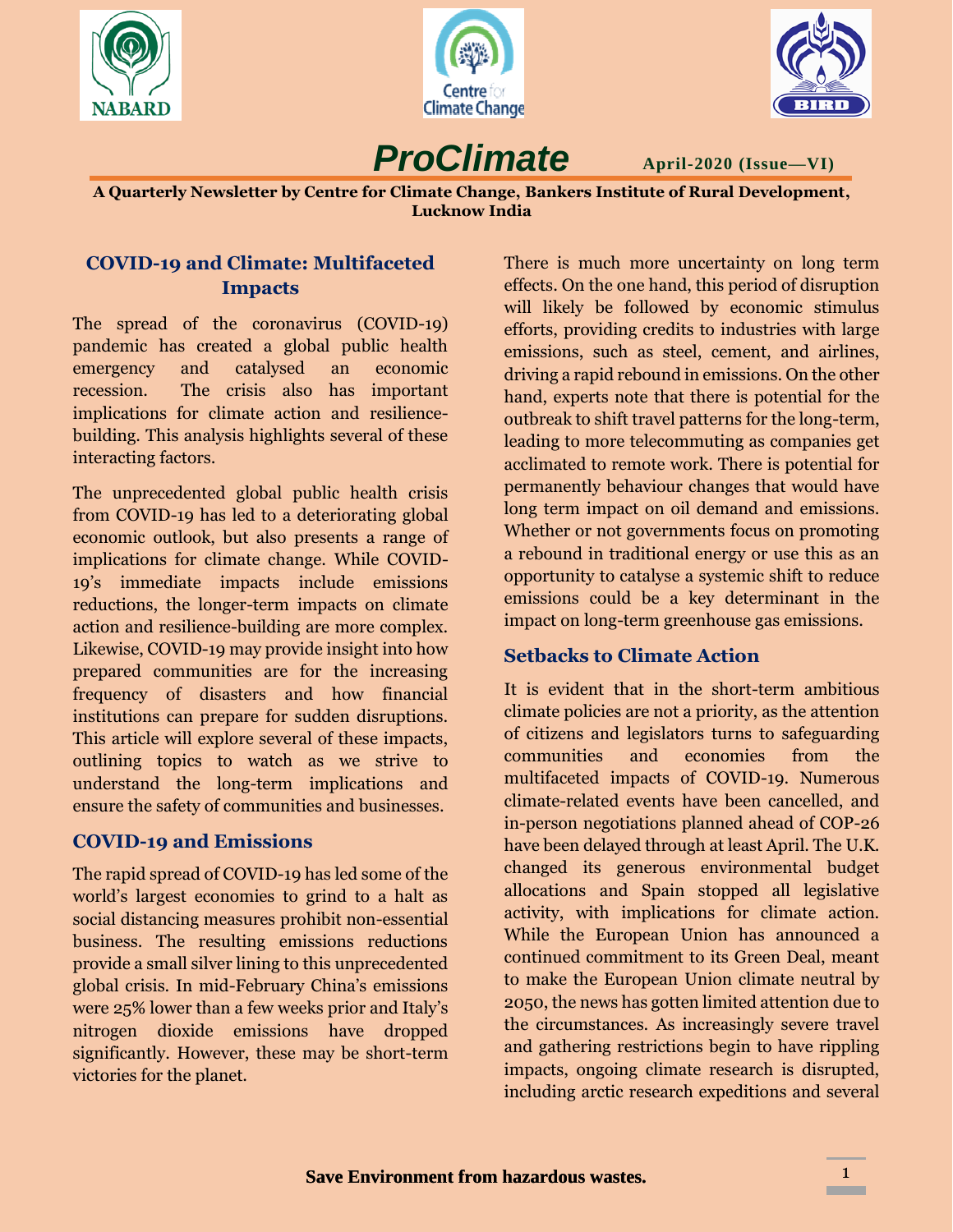





*ProClimate*

**April-2020 (Issue—VI)**

**A Quarterly Newsletter by Centre for Climate Change, Bankers Institute of Rural Development, Lucknow India**

NASA projects. These studies include research on the ocean-atmosphere heat exchange, seasonal hydrology in the Mississippi River, and thunderstorms across the U.S. While NASA does not expect the delays to be detrimental to the projects, delays may range from several months to over a year. This may challenge efforts to ensure that the most current science underpins resilience-building efforts and climate progress.

## **Lessons Learned in Preparedness**

A global pandemic is a well-rehearsed scenario in risk management, and institutions that had prepared and thought through implications of such an occurrence are faring better than those with less pre-emptive planning. For example, last October banks in Hong Kong underwent a stress test that simulated a pandemic, cyber-attack and telecom breakdown happening concurrently. Now facing an actual pandemic, some banks are grateful for additional preparedness measures they had implemented due to the stress test. The COVID-19 crisis may in turn lead banks, other businesses and governments to identify opportunities for additional preparedness measures for future risk.

### **Reduced Resilience**

As communities around the world face various levels of restrictions and concern for large gatherings grow, supply chains are threatened and manufacturing grinds to a halt, vulnerability to climate impacts increases. If a devastating storm or wildfire forced residents from their homes into crowded evacuation centers, the typical damage, loss and public health costs would compound upon the danger and challenges already being faced due to COVID-19. Likewise, the costs of recovery from a climate disaster would be dire on top of the increasing economic uncertainty.

Similarly, as companies face the impacts of the pandemic, including adapting to remote work if possible, an extreme weather event would complicate their efforts. While office buildings and key facilities may be prepared with generators in case of power outages and water proofing for floods, business' operations are now particularly dependent on public power and communication infrastructure, as well as the resilience of each employee's home. In addition o the disruption if employees are ill, many businesses are more vulnerable to disruptions from climate hazards during this time, which in turn increases macroeconomic vulnerability. Of course, the pandemic itself has many multifaceted economic and business impacts.

## **Conclusion: Underscoring the Need for Resilience**

COVID-19 has understandably pushed climate action to the back burner as the public health crisis unfolds and fears of a long-term economic recession are pressing. However, the ways policymakers, business and individuals respond to today's public health emergency and the resulting successes and failures may provide lessons for responding to other multifaceted disasters, applicable to extreme weather events and natural disasters. Likewise, the COVID-19 crisis may reinforce the value of preparedness for businesses and communities and help highlight opportunities to invest in adaptation and resilience.

*Source: http://427mt.com/2020/03/18/covid-19-and-climate-multifaceted-impacts/*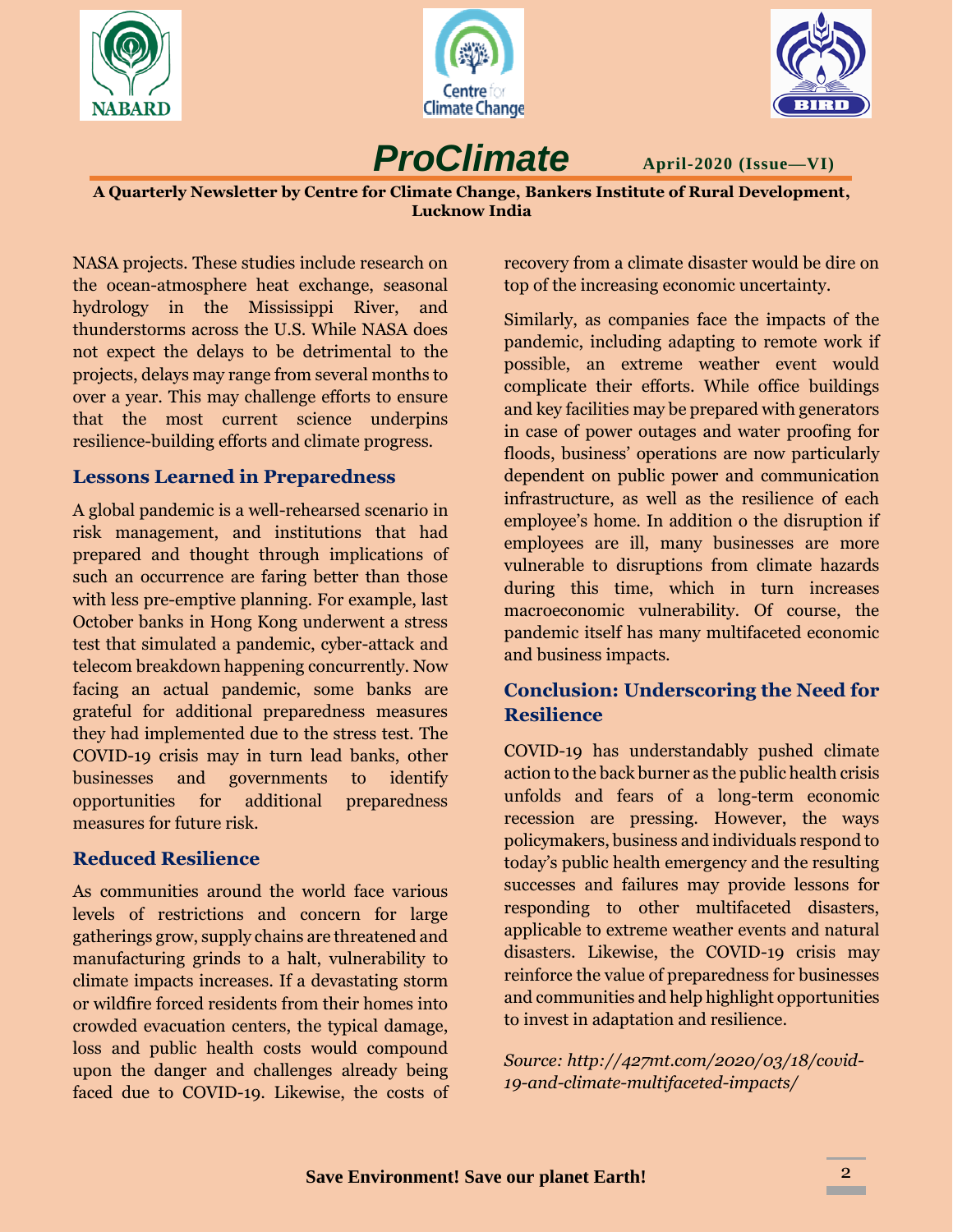





**April-2020 (Issue—VI)**

**A Quarterly Newsletter by Centre for Climate Change, Bankers Institute of Rural Development, Lucknow India**

*ProClimate*

#### **Capacity Building Programs Organized: 2019-20**

During 2019-20, 477 participants attended 22 programmes conducted by Centre for Climate Change taking the cumulative position to 794 participants in 35 programmes, including 02 international programmes with 46 participants from 34 countries. The programmes focused on climate finance project concept development, green financing, environmental and social impact assessment, adaptation mainstreaming, SAPCC review, among others. The participants included government departments, banks, NGOs, NABARD officers and international participants.



# **Inception meeting on Climate Adaptation and Finance in Rural India (CAFRI)-NABARD Project**

An inception meeting was organised at NABARD, Head Office, Mumbai on 14th February 2020 to develop shared understanding about CAFRI-NABARD project and discuss broad strategy and approaches for implementation of the project. The meeting with attended by NABARD, GIZ and

BIRD. The issues deliberated touched upon – capacity development of NABARD officers to provide coaching support, designing of climate risk screening tools and procedures for NABARD developmental projects and infrastructure projects, climate proofing of business models of FPOs etc., among others. It was decided to organize a planning workshop some time during April or May 2020 for smooth implementation of the project.

## **Meeting with United nations Agencies**

The Director, BIRD and In-charge –CCC had oneto-one meeting with UN agencies located at UN House, New Delhi on 04 March 2020. The meetings coordinated by Mr. Arun Sahdeo, Country Coordinator, UNV was attended by Mrs. T S Raji Gain, Director, Dr. Diwakar Hegde, GM/FM from BIRD along with Dr. Shailendra Dwivedi and Mr. Kirtiman Awasthi, Senior Advisors from GIZ, New Delhi. The UN agencies participated in the meetings were Mr. Sankarasubramaniam Sriram, Country Operation Analyst, International Fund for Agricultural Development (IFAD; Ms. Nadia Rasheed, Deputy Resident Representative and Mr. Saba Kalam, Programme Officer, United Nations Development Programme (UNDP) and Mr. Tomio Shichiri, Country Director, Food and Agriculture Organization (FAO). The main purpose of the meeting was to understand the activities of UN agencies and explore areas of mutual interest and support available from these agencies for collaboration towards climate action. The deliberations were useful in identifying areas for collaboration to address the challenges posed by climate change in the country.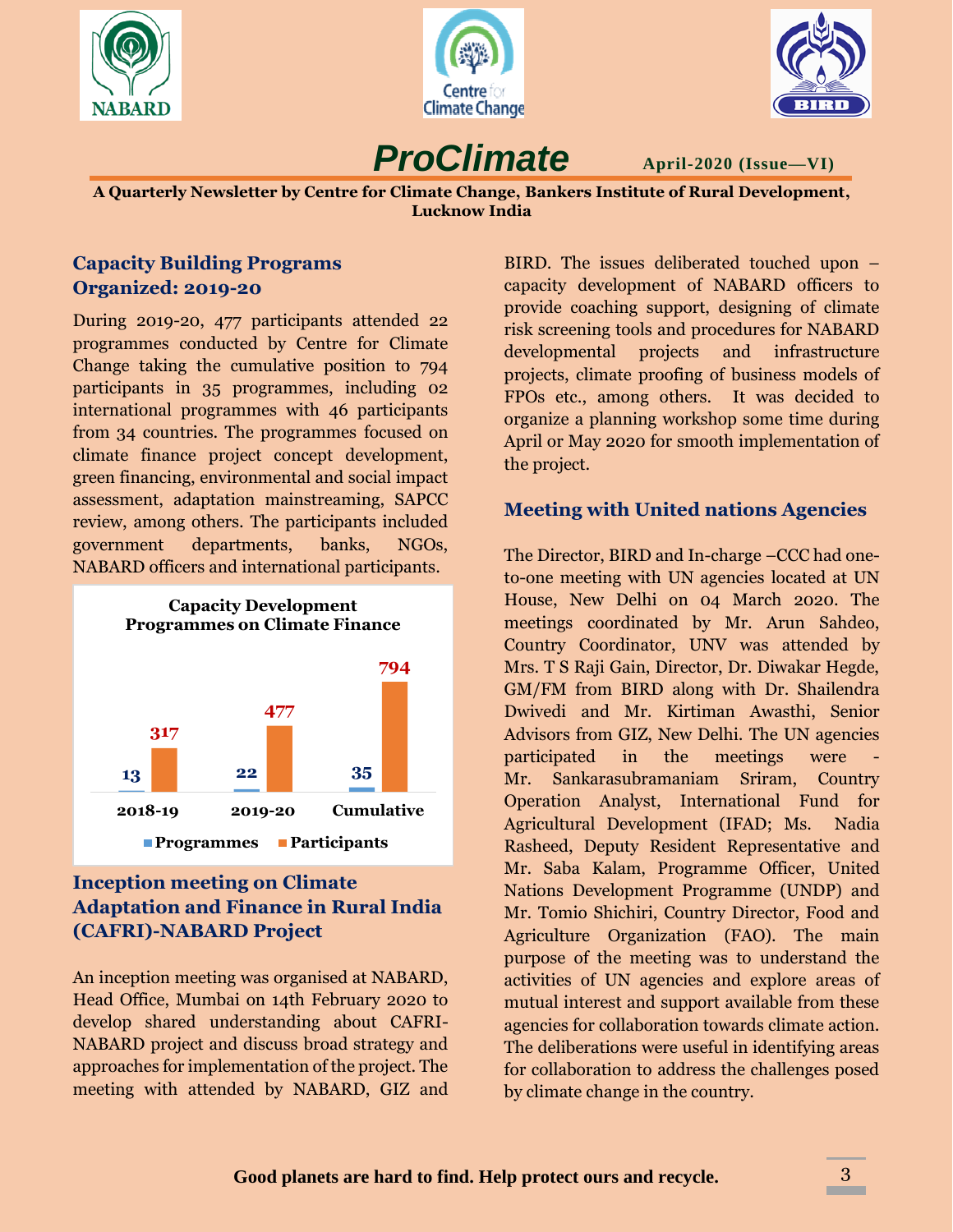





*ProClimate*

**April-2020 (Issue—VI)**

**A Quarterly Newsletter by Centre for Climate Change, Bankers Institute of Rural Development, Lucknow India**

### **Climate Change Learning Lab**

The learning lab will provide a congenial learning environment with focus on problem-centric and active learning experience. The lab is being set up at BIRD with technical support from GIZ.



The construction of the same was under process until Covid19 situation. The lab consists of seven competence fields providing an experiential learning experience to target groups resulting in innovative solutions.

### **Toolified Training Approach**

To develop key competencies on climate finance the toolified training modules has been successfully developed and applied with Govt officials, Civil Society organisations and Bankers. Modules developed for government officials and NGOs focuses on designing of climate projects for tapping sources of climate finance at various levels. Module for bankers will help to apprise the projects and enable them to identify financing opportunities for banking projects addressing climate change risks and opportunities.

#### **List of Modules Developed-**

1. Developing Concept for Climate Projects: Toolified Approach for Competency Development of Government Officials- (5 days).

- 2. Developing Concept for Climate Projects: Essentials for Government Executives- (3 Days).
- 3. Developing Concept for Climate Projects: Toolified Approach for Capacity Development of Civil Society Organisations (5 Days).
- 4. "Climate Finance Opportunities and Risks for Bankers Developing Concepts for Climate Proposals (3 Days).

#### **Climate Change related funding agencies/funds**

### **Special Climate Change Fund**

The Special Climate Change Fund (SCCF) was created in 2001 to address the specific needs of developing countries under the UNFCCC. It covers the incremental costs of interventions to address climate change relative to a development baseline.

Adaptation to climate change is the top priority of the SCCF, although it can also support technology transfer and its associated capacity building activities. The SCCF is intended to catalyse and leverage additional finance from bilateral and multilateral sources and is administered by the Global Environment Facility.

### **Objectives**

To support adaptation and technology transfer projects. Programmes are to be country-driven, cost-effective and integrated into national sustainable development and poverty-reduction strategies; and take into account national communications or NAPAs and other relevant studies.